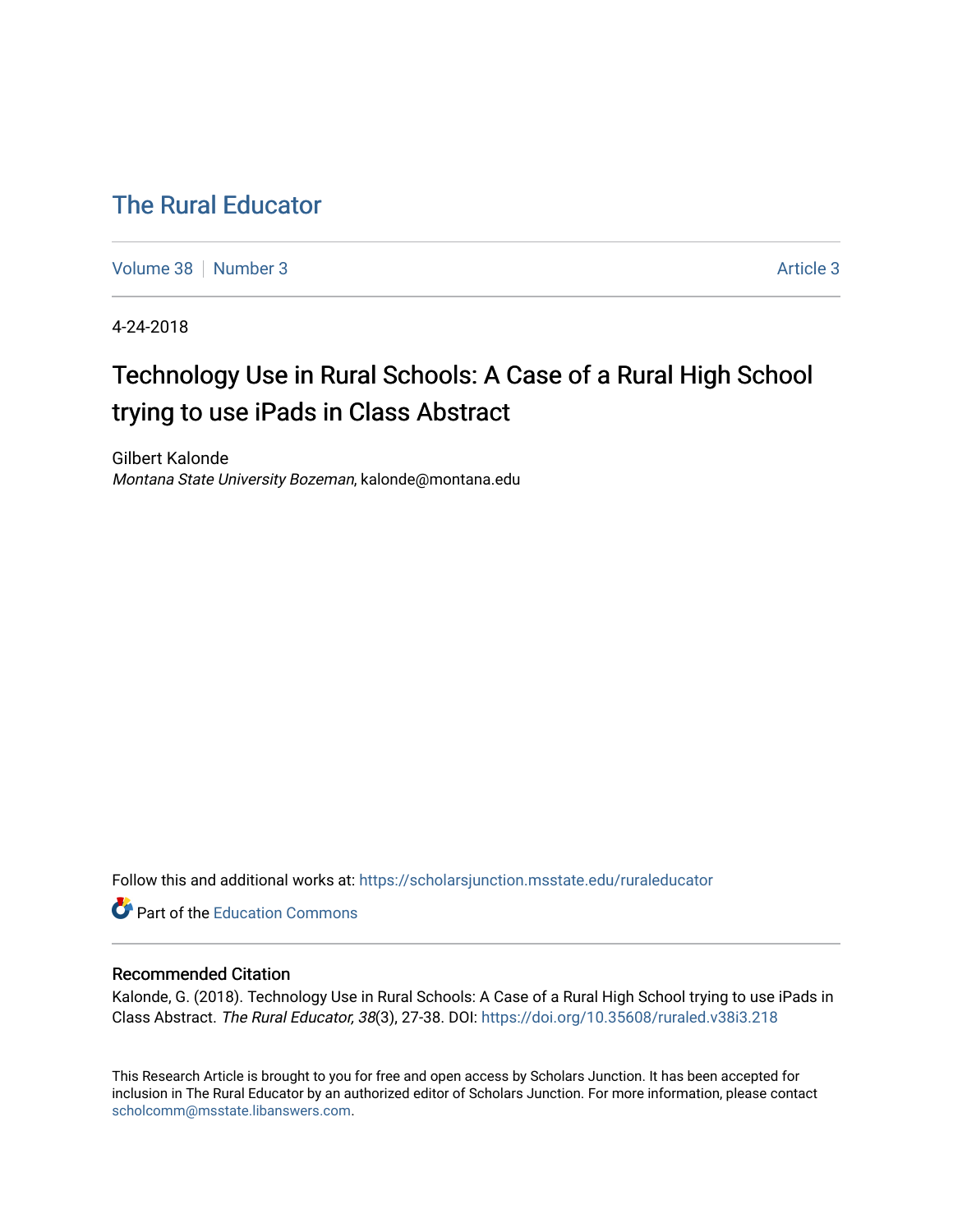# **Technology Use in Rural Schools: A Study of a Rural High School Trying to Use iPads in the Classroom**

# **Gilbert Kalonde**

*Montana State University, Bozeman*

*The purpose of this case study was to explore how rural high school teachers and students, grades 9-12 use iPads in class, the obstacles and barriers to teacher and student iPad use, and the relationship between types and frequency of use, in one high school in Southern Oregon. The study consisted of classroom observations and follow-up interviews with nine teachers with iPad carts over a three week period. Qualitative data was emphasized, with some quantitative data to support it. Overall, iPad use was low, even though access to iPads was high. When iPads were used, teachers used iPads mostly for communication and delivering instruction, and students used iPads mostly for reading, writing, and research. Observational data and interview data results on the types of use were consistent, indicating that teachers are well aware of how they use iPads in their classrooms. The most common barriers identified by teachers were student and teacher attitude and preference. The low frequency of iPad use seemed to relate to the lack of learning activities involving creativity and collaboration.*

**Keywords:** technology, integration, standards, barriers, iPad, mixed methods

## **Introduction**

The study of technology use in instruction is relatively new, and specific studies focusing on the use of iPads are extremely limited because the devices were only introduced less than seven years ago (2010). The use of an iPad can be classified in several ways, e.g., a toy, a tool for several aspects of life like web search, use of various applications, or academically as a transformative learning device depending on how it is pedagogically implemented and used (Cakir & Yildirim, 2009; Hew & Brush, 2007). The goal of technology integration in schools in the Common Core era is to support higher order critical thinking (Ritz, 2009). As such, barriers like teacher attitudes towards technology, and presence or lack of administrative support and comprehensive professional development to high quality technology use in schools does need to be addressed if the call to technology integration is to be definitively achieved (Lowther, Inan, Strahl & Ross, 2008; Morehead & Labeau, 2005).

In schools today, there is a massive push to integrate technology throughout the educational process, however, there's very little consistent documented evidence of its success. The integration of technology into U.S. classrooms has led to a major shift in K-12 teaching and learning (Bebell, O'Dwyer, Russell, & Hoffman, 2010). The trend in many schools and school districts has been to invest millions of dollars to provide schools with the hardware, software, and infrastructure necessary to

bring educational technology into the learning process, because educators recognize that technology (including iPads, iPhones, and other mobile technologies) has permeated our society such that students need to be proficient with it in order to be prepared for life in the twenty-first century (Cannistraci, 2011). Despite the sizeable investment involved, schools and districts often do not track the use of technology to make sure the investment is valuable in its usage and to ensure they are being used effectively and efficiently in the classroom and for instructional purposes.

Recent emergence of Common Core and the International Society for Technology in Education (ISTE) standards and testing protocols require integration of diverse learning technologies, such as iPads, in classroom teaching. The Common Core State Standards (National Governors Association, 2010), which have been adopted by 43 states are assessed using computer-based tests such as the Smarter Balanced Assessment Consortium (SBAC (2012)). This shows the need for technology based learning in school classrooms as a part of everyday instruction in the Common Core so that students are familiar and comfortable with the technology before being assessed with it or on it (Fletcher, 2012). In fact, the Common Core College and Career Readiness Anchor Standards for English Language Arts and Literacy specify that students "use technology, including the internet, to produce and publish writing and to interact and collaborate with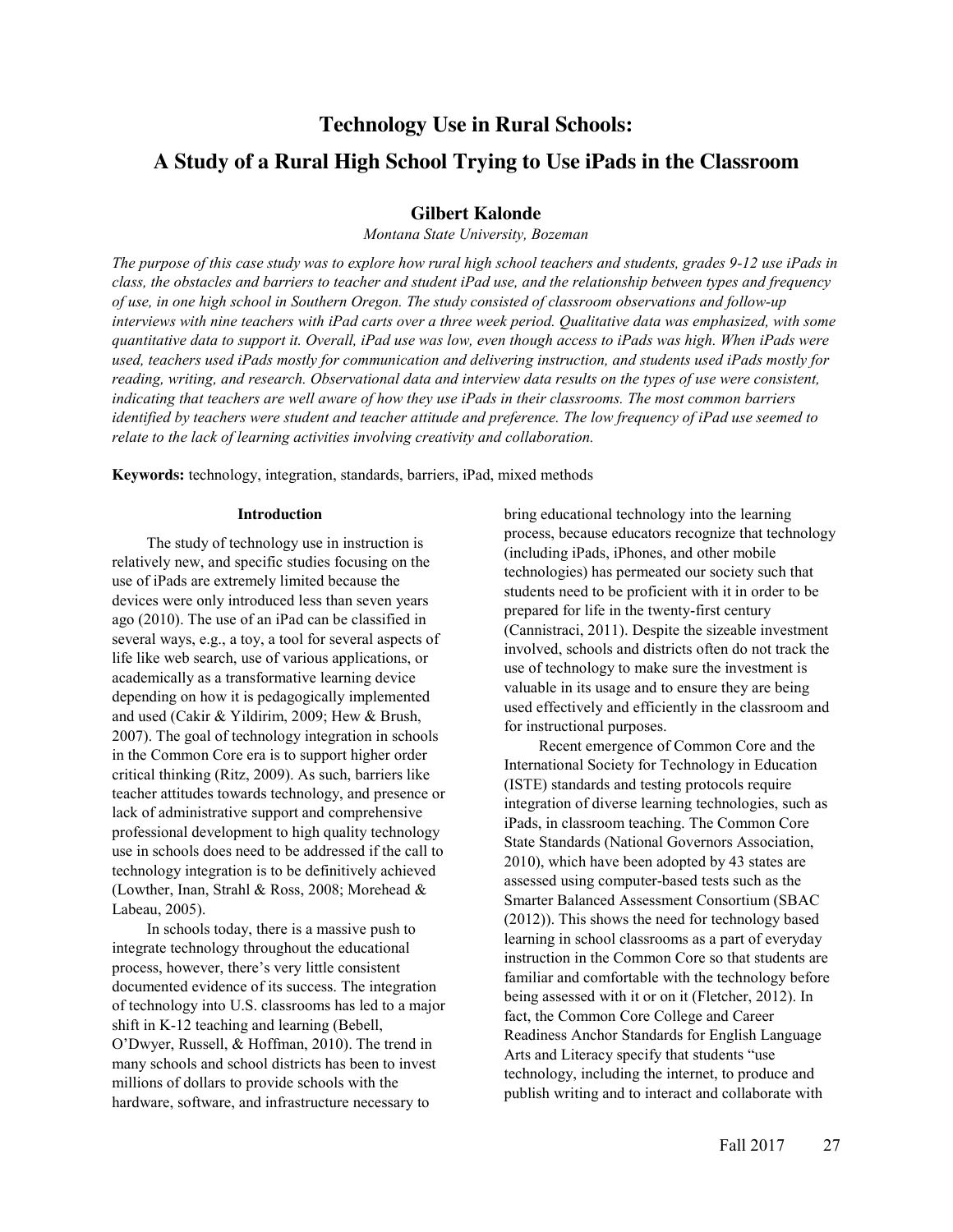others" (National Governors Association, 2010, CCSS.ELA- Literacy.CCRA.W.6). Additionally, the ISTE standards emphasize creativity, innovation, and collaboration among other important skills students should learn with technology (ISTE, 2015).

However, full integration of technology in instruction is far from being realized. One 2010 study of over 60,000 classrooms, from elementary to high school across 34 states with a variety of settings and socioeconomic levels, observed that 63 percent of teachers and 73 percent of students used no technology in any form (Pitler, 2011). Even as technology rapidly evolves, the integration of apps such as those for IOS/ Apple products (including iPads) in instruction was still in a stage of infancy (Jacob-Israel & Moorefield-Lang, 2013), that is just two years ago.

There are challenges in measuring technology use in the classroom. According to Bebell et al. (2010, p. 31) "past reviews of educational technology research found it was often limited ways student and teacher technology use were measured", usually the measurements used self-reporting surveys. Few studies measure technology integration through direct classroom observation, even though observations "can provide a source of rich data to better understand technology use in the classroom" (Wetzel, Zambo, & Ryan, 2007, p. 26).

Although a single case study cannot tell researchers, decision makers and end users everything about technology use in schools, it is important to gather what data we can in order to contribute to the overall understanding about what is going on in rural schools regarding technology use today. Examining how one type of technology is being used in one school helps educators and the research community grow in understanding of the problems and needs regarding successful technology integration to improve teaching and learning, in this particular case, regarding rural school technology/iPad implementation and allocation of funds for such technologies.

# **Significance**

Findings from classroom observations of current "educational technology acceptance and usage behavior" (Holden & Rada, 2011, p. 343), including identification of barriers which prevent technology from being used by teachers and students, will provide similarly situated schools and school districts decision-makers information to guide future technology plans, professional development experts,

and budgeting reasoning for technology purchasing and prioritization. Devices such as iPads will not improve or be determined effective learning tools if they are not being used. Since technology is constantly changing and evolving, planning for technology use in classrooms must also evolve using research based strategies.

The district in which the high school is located was at the time planning on assigning each student an iPad as part of a one to one digital conversion, therefore, it was helpful to have a baseline of how iPads were being used in the classes observed for this study to inform the decision makers about how best to implement such future plans. This will help schools and district "move beyond building up inventories of technology devices and focus instead on creating a clear vision of how technology should be implemented in the classroom" (Pitler, 2011, p. 44). Also, discovering barriers to iPad use helps administrators and instructional coaches understand the problems teachers face when trying to incorporate iPads into their teaching.

#### **Purpose Statement**

The purpose of this study was to investigate high school teachers' and students' use of iPads, the barriers to iPad use, and the relationship between the types and frequency of iPad use in rural school environment. In order to fully understand the way in which iPads are used in the classes observed, the following research questions were asked:

- 1. How frequent do high school teachers and students use iPads in class?
- 2. How do high school teachers and students use iPads in the classroom?
- 3. How does the way in which iPads are being used by teachers and students correlate to the frequency of use?
- 4. What barriers prevent classroom iPad use?

#### **Limitations**

The school used in this case study is located in a semi-rural farming community in a northwestern state. Approximately 1,050 students attend the high school in grades nine through twelve. Even though the teachers' and students' individual backgrounds, age, and experience may have played a role in their technology use, incorporating such individual information was beyond the scope of this study. This study did not seek to find out why certain uses and applications were more popular than others. This study also did not seek to discover a link between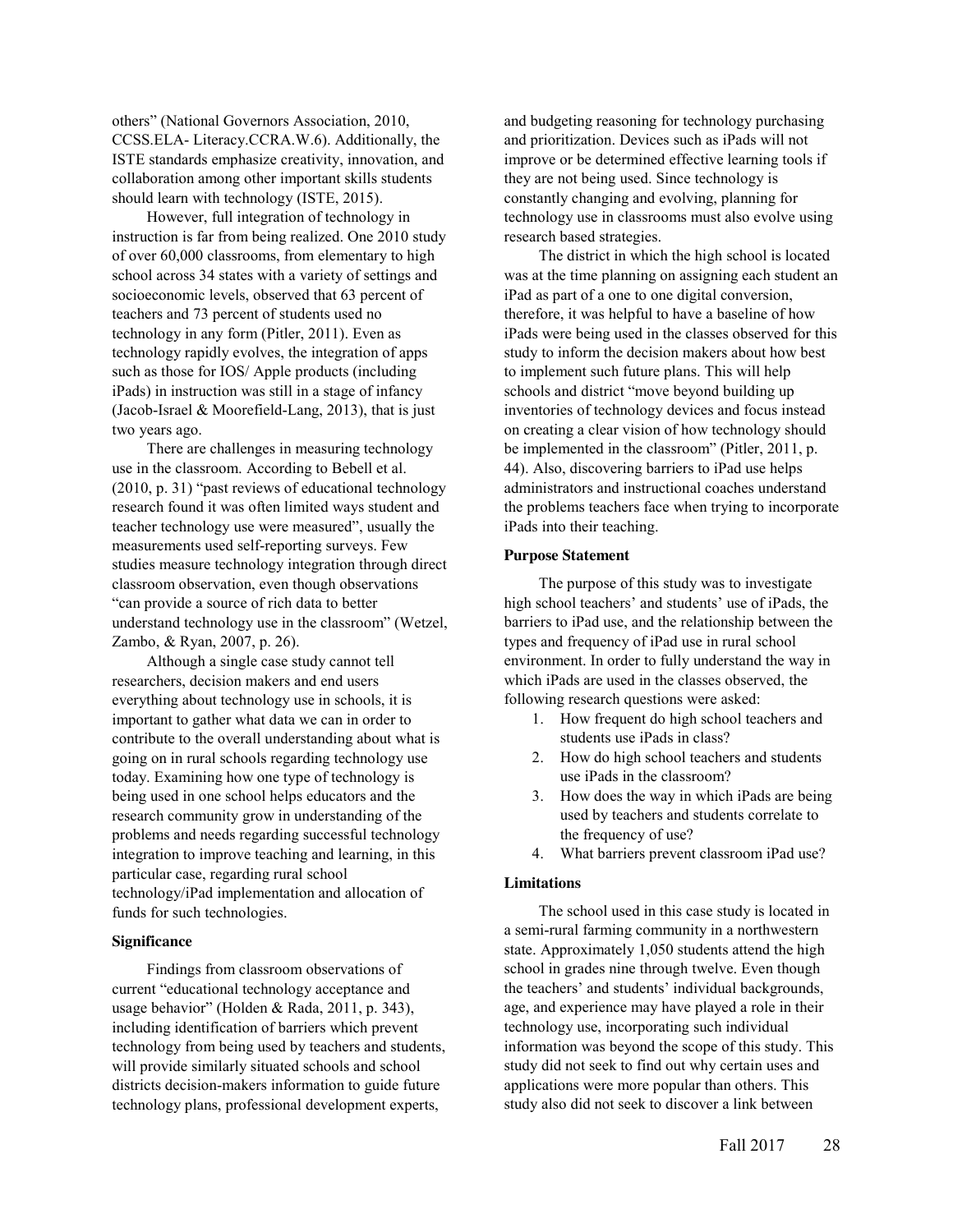iPad use and academic achievement. Therefore, the results may only be interpreted as a general "synopsis" of iPad use at the time of observation. Nevertheless, the observations and follow up interviews provided useful data to answer the research questions posed by the study. The findings of this study may be generalizable to other rural high schools due to the unique context as well as the goal to collect information of iPad use in rural education setting.

In order to avoid the problems associated with teachers and students self-reporting their technology use on a survey or questionnaire, including "the tendency of an individual to…select responses that are believed to be the most socially acceptable" or "what the researcher desires" (Gay, Mills,  $\&$ Airasian, 2012, p. 159), the qualitative methods of observation and interview were chosen because they allowed much more objective information to be obtained. While it would have been more thorough to observe and interview all 47 teachers in the school on all types of technology, the study was limited to 9 teachers in English Language Arts and Social Studies classes with iPad carts due to funding and time.

# **Review of Literature**

The framework that guided this study was the Technology Pedagogy Content Knowledge (TPACK) by Koehler, Mishra and Yahya (2007). The main goals of the TPACK are to inform technology integration design, as well as development and instruction in teacher education programs (Koehler, Mishra &Yahya, 2007). However, the initial TPACK framework didn't take into account inclusion which is a norm in schools and college classrooms. The TPACK framework offers significant promise to improving learning outcomes for all students when they receive instruction in the general education classroom settings.

Whether iPads should be used in classrooms is no longer the issue in education. The questions that need to be asked are; do teachers use iPads in the classrooms? If so, how and how often? An iPad is not, and may never be transformative on its own. It requires the assistance of educators who integrate technology into the curriculum, align it with student learning goals, and use it for engaged learning projects and effectively to create new learning opportunities and to promote student achievement. The literature review presents information about iPads in schools for its intended support in teaching and learning in K-12 schools.

# **The Goals and Impact of Technology in the Common Core Era**

The goal of technology integration is integral to the Common Core curriculum requirements and standards. This is so because Common Core standards guide instruction to make sure students are prepared for twenty-first century careers (National Governors Association, 2010), and it is now considered essential for teachers to integrate technology into their teaching and students' learning, rather than an optional addition to instruction (Hall, Fisher, Musanti, & Halquist, 2006). As such, the Common Core State Standards must make students familiar or comfortable with technology as an important part of demonstrating their knowledge on the new assessments (Fletcher, 2012). The Common Core standards are also regarded as a call for the use of technology to enable higher-order problem solving, and not just to integrate technology for its own sake (Green, 2014). Therefore, instructional technology should support the curriculum within schools, and one worthy goal of instructional technology in education is to help students become independent and self-directed learners (Cannistraci, 2011), through the use of technology and iPads in particular because of agility, flexibility, ease of use and ease of mobility.

School districts nationwide have made multimillion-dollar investments in educational technologies in the belief that it will lead to improved learning and teaching and to the development and fostering of essential skills for students (Bebell, O'Dwyer, Russell, and Hoffman, 2010). While a variety of studies and some results show that access to technology might be robust in many educational setting, its actual use might be low (Bebell et al., 2010). Educational leaders and policy makers need empirical, research-based evidence that these massive investments are worthwhile and are affecting educational outcomes in the manner intended (Bebell et al., 2010).

#### **Barriers to Educational Technology Integration**

Several factors pose challenges to successfully integrating technology in education. One such factor is school administrators' and district-level support. Studies have shown that school level leadership and support for some kind of technology professional development initiatives, along with straightforward administrative policies for management, oversight, and accountability is needed; when this support is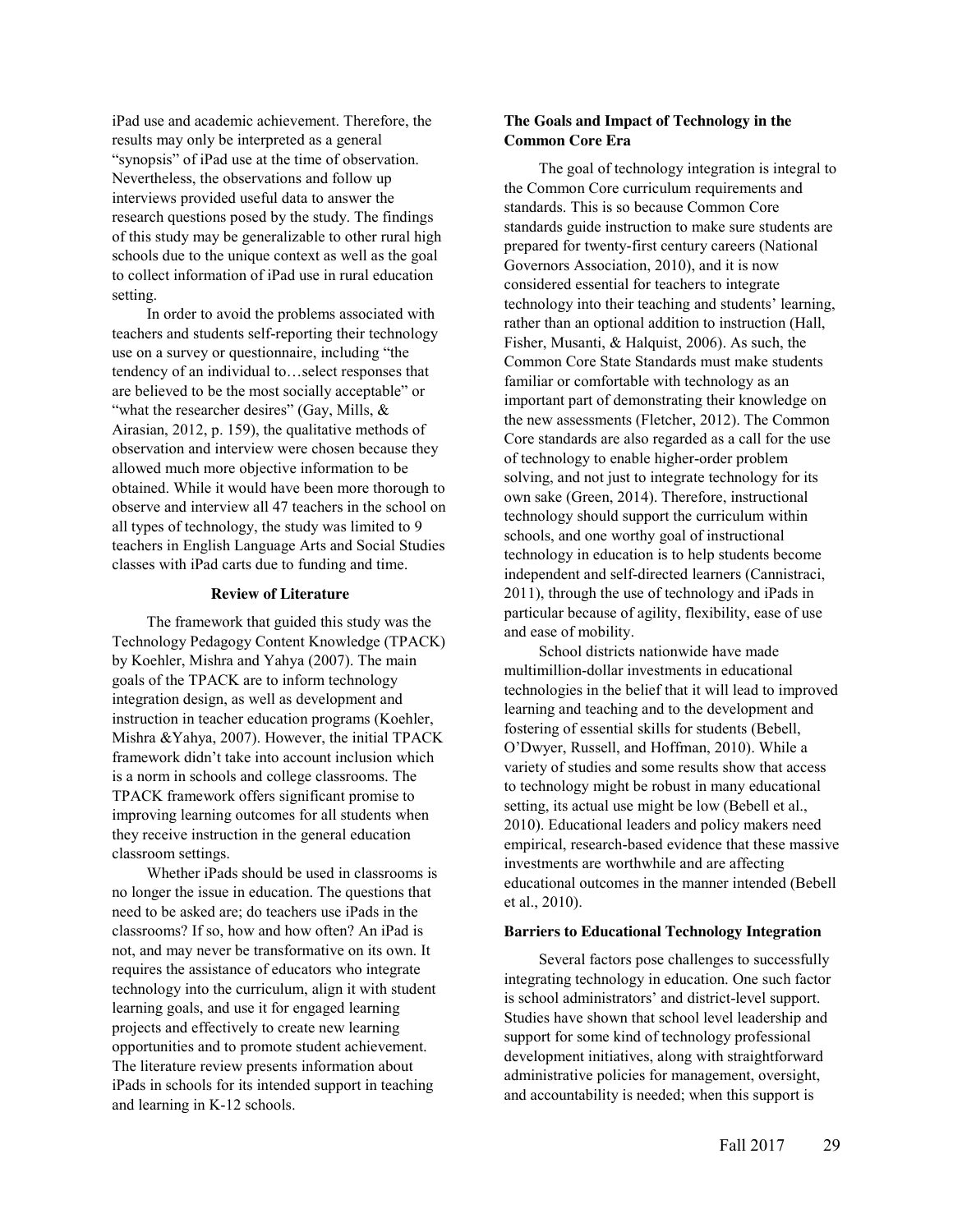lacking, teacher and student technology use is lower (Bebell & O'Dwyer, 2010). With regard to funding, districts must provide adequate funding (Herro, Kiger, and Owens, 2013) and resources (e.g. computers, iPads, etc.), as teachers report lack of technology as one of the major barriers to technology impacting their practice in the classroom (Pitler, 2011). Another barrier faced by many schools is the lack of adequate technical support and infrastructure to ensure success with technology (Herro et al., 2013; Cannistraci, 2011). Technical challenges might include the need to carefully plan the logistics of syncing and managing mobile devices as well as making sure the school's infrastructure and bandwidth are robust enough to support so many devices at once (Herro et al., 2013). These are some of the kinds of barriers this study sought to examine.

Just as administrative support is essential for successful technology integration, teacher technology familiarization is also essential. In Al-Bataineh, Anderson, Toledo, and Wellinski's 2008 study, respondents ranked lack of familiarity with technology as the barrier which had the most impact on teacher technology integration. Teachers who are anxious about learning how to incorporate new technology into instruction may let their fears get in the way of its effective use, and they may not be motivated to improve their current practices (Cannistraci, 2011). Studies show that teachers' comfort level with technology influences the frequency and ways in which they use it in daily lessons (Jahnke & Kumar, 2014; Al-Bataineh et al, 2008). Additionally, teachers' confidence in mastering new technology and their perceptions of the usefulness of new technology are essential factors in their intention to use it as a teaching tool (Holden & Rada, 2011). More important than teachers' subject area or grade level is teachers' commitment to technology immersion, since teachers usually nurture their students' use of technology in class, and higher 'buy-in' leads to higher implementation (Bebell & O'Dwyer, 2010).

Another barrier is the lack of appropriate professional development by school districts of technology integration (Fletcher 2012). In interviews with hundreds of teachers and administrators, Pitler (2011) found that one of the key barriers to technology making a bigger impact on teacher pedagogy is the lack of ongoing professional development that encourages teachers to collaborate so they do not feel they have to work in isolation to decipher how best to incorporate new technology.

Teachers also report a lack of familiarization and time to learn new technology skills, experiment, plan, and prepare lessons as challenges to using technology (Fletcher, 2012; Cannistraci, 2011; Al-Bataineh et al., 2008).

Comprehensive professional development programs must be ongoing, relevant, and connect educators through supportive communities of practice which include modeling, observation, and engaging in lesson scenarios using technology (Herro et al., 2013). An effective model for professional development is for staff to educate each other on how technology can support instruction and to incorporate peer coaching to improve student achievement (Fletcher, 2012). Studies show that without effective and sustained professional development focused on quality instruction, the investment districts make in technology will not impact achievement in the way intended (Cannistraci, 2011).

# **Mobile Learning with iPads**

Mobile technology, including smartphones and tablets, is ever-present in the lives of modern learners, and mobile learning leverages this technology by allowing access to educational resources at anytime from anywhere as long as there's connectivity (Herro et al., 2013). This technology includes the benefit of being highly portable, individual, adaptable, and easy to use. Devices such as iPads can help eliminate "traditional barriers on time and space" for students (Rhor, 2013). Other benefits of mobile technology are that it can foster online communication, collaboration, and personalized learning (Jahnke & Kumar, 2014). It also can enhance project-based learning whereby users control the flow of information.

Even though the iPad was first released just five years ago in 2010, it has become a prevalent technology in schools due to its ease of use and its potential to facilitate creative content production and learning through its suitability of hosting various applications. The iPad has "penetrated K-12 faster than any other computing technology" (Norris & Soloway, 2012, p. 42). Unfortunately, empirical evidence on the integration and impact of iPads in K-12 classrooms is scarce (Jahnke and Kumar, 2014). Walsh and Simpson (2013) agree that research into the impact of touch pads, such as the iPad, on learning and teaching is in early stages, and results are mixed, showing both the benefit of increased engagement and the challenge of distraction from learning. However, Jahnke and Kumar's (2014) study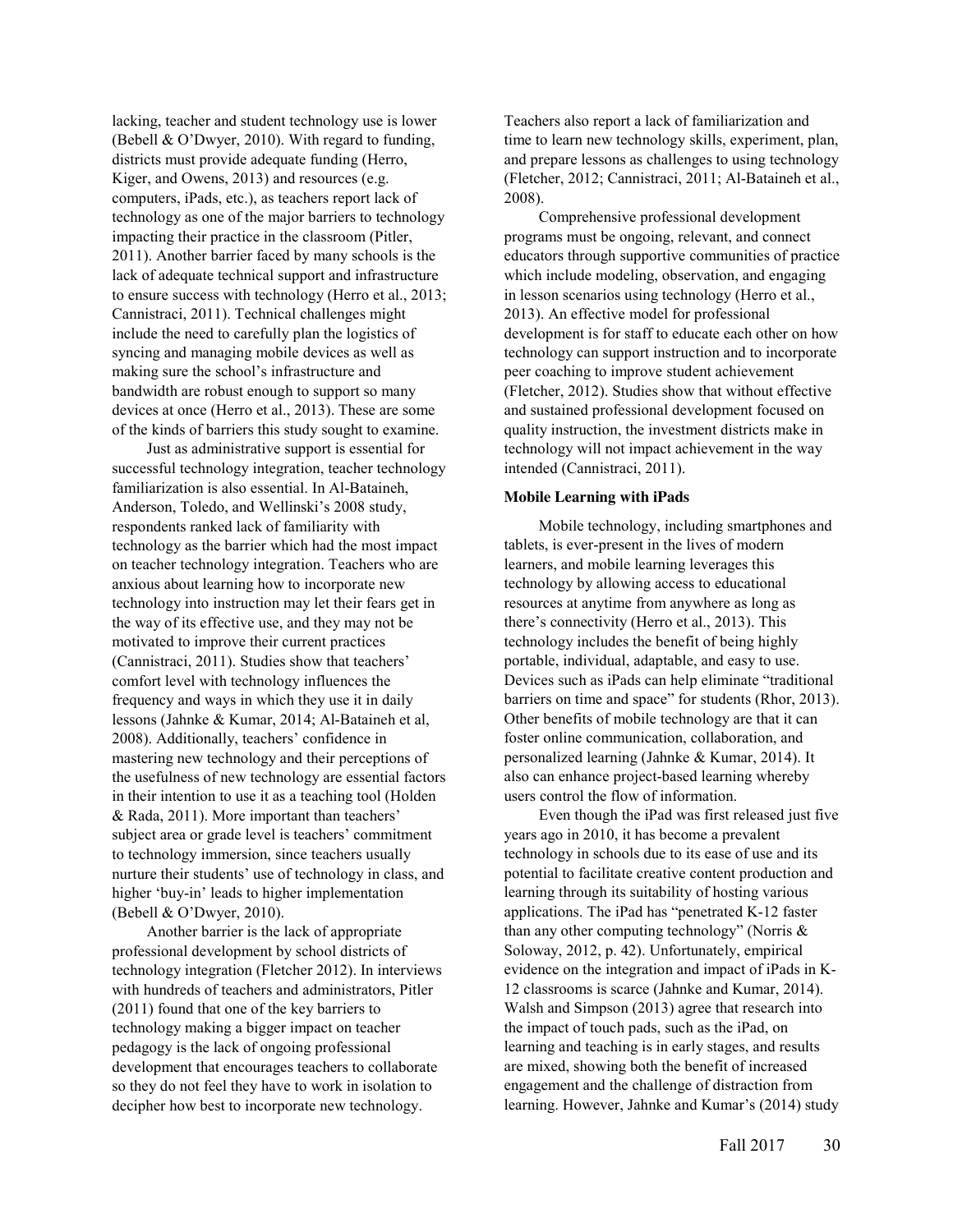showed that students were engaged when creating artifacts and products using the iPads.

A 2010 study by Bebell et al. showed that teachers use computer technology mostly for class preparation and communication and more rarely for grading, delivering instruction, and directing students to create products. As opposed to desktop and laptop computers, teachers tend to use iPads for learning activities that focus on creativity, production and collaboration. Jahnke and Kumar (2014) found that it was important to research the behavior of teachers who were early adopters and who had "prior experience with reflective learning and technology integration" (p. 90) because their examples can be shared with teachers who are unsure or reluctant about integrating new technology such as iPads.

Student use of technology is hard to define, since studies may report results from different types of technology being used in different ways, and many studies of student technology use were conducted before the advent of the iPad. Although much has been supposed about the iPad's ability to transform how students learn, there is a dearth of research exploring how students interact with such devices (Faloon, 2014). Pitler's pre-iPad 2010 study observed that 73% of students used no technology, which is probably related to the 63% of teachers who did not use it either, since students are unlikely to use technology in the classroom if the teacher is not using it. The availability of technology varies from state to state and school district to school district, but when it is available, students have varying levels of engagement with it in the classroom (Jacob-Israel & Moorefield-Lang, 2013). Wetzel, Zambo and Ryan's (2007) observational study found that students used technology for research and productivity more than communication and subject specific programs. Research tools included internet search engines and web sites; productivity tools included graphic organizers and presentation, word processing, and spreadsheet software. The difference with later iPad studies like that of Jahnke and Kumar's (2014) show iPads to facilitate student collaboration and creativity, which may be harder to accomplish with older technology such as laptops.

In summary, the goal of technology integration in the Common Core era is to support higher order critical thinking. Barriers to high quality technology use in schools, such as lack of administrative support, teacher perceptions, and comprehensive professional development, may need to be addressed if technology and iPads can be efficiently and effectively used in

learning. Specific studies focusing on the use of iPads are extremely limited because the devices were only introduced five years ago. The iPad can be a toy, a tool, or a transformative learning device, depending on how it is used, which is why pedagogy must be taken into consideration in discussing learning with iPads. Furthermore, devices such as iPads may be available in schools but may not actually be used by teachers and students, as Bebell et al.'s 2010 study showed that actual use of technology might be low even in educational settings with prevalent access to technology. Therefore, the need to study on teacher technology acceptance and student learning outcomes with iPads.

#### **Methodology**

This concurrent exploratory mixed methods case study was conducted through classroom observations over 3 weeks and subsequent semistructured interview. The case study consisted of the teachers at one high school with iPad carts in their classrooms. The researcher was aware of the potential for bias and approached observations and interviews without any pre-conceived ideas about what might be seen or heard, but simply took notes on visual and audio observations. This research design was used in order to gather comprehensive data on iPad use and to analyze the relationship between the qualitative and quantitative data. Qualitative methods were emphasized in order to take into account the unique context of the high school where the study took place, and the descriptive quantitative methods were used to gather an overall percentage of use versus non- use.

In this study, credibility was established by referential and interpretive adequacy. Also, the researcher sought believability, based on coherence, insight, and instrument utility (Eisner, 1991) and trustworthiness (Lincoln & Guba, 1985) by verifying responses with observations, and the interview was to attempt to verify the observations, rather than through traditional reliability computations. To establish credibility; the researcher tried through portraying a true picture of the phenomenon presented. To establish the transferability the study, the researcher provided details of the context of study and the areas covered for readers to decide whether same condition and program environments prevail similarly.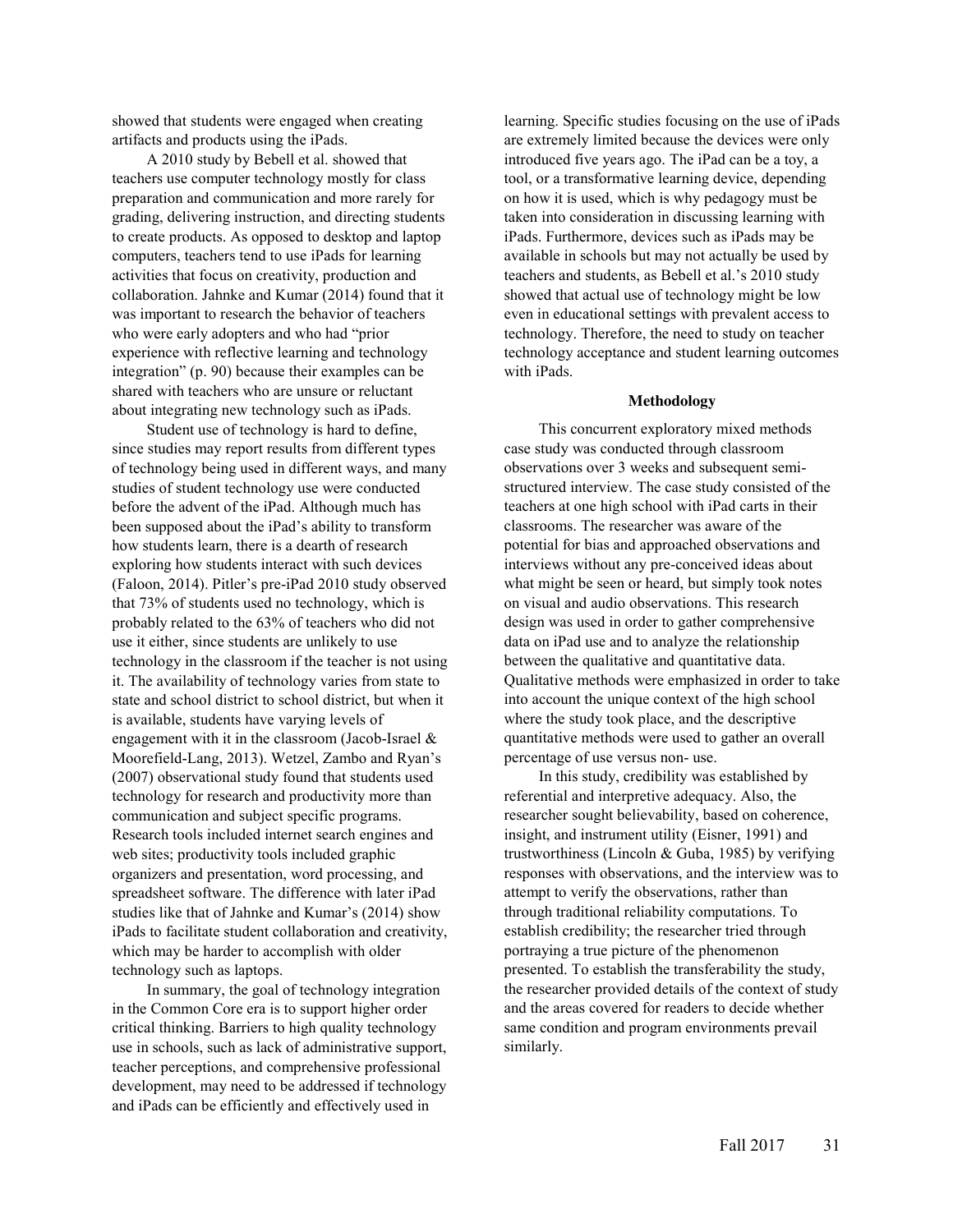## **Population**

Out of the population of 47 teachers at the high school in the study, criterion sampling was used to identify the 9 participants who met the criteria of language arts and social studies general education teachers with an iPad cart assigned to their classroom with approximately 850 students in repeat occurrences. Access to the participants through administration and consent forms for both teachers and students with main emphasis on voluntary participation. Participants were informed of the process and that participation or non-participation was a matter of choice and one could withdraw at any stage of study. Participants were assured that all reasonable steps were taken to protect their identity and their responses. Only those teacher/students who agreed to participate in the study by signing consent forms were involved in the study and participated in the interviews.

The school in this study is located in a semirural farming community in southern Oregon. The approximately 1,050 students attending the high school in grades nine through 12 include 63% economically disadvantaged (receiving free or reduced price lunch), which also was representative of the observed students in participating classes. 16% English Language Learners (ELL), and 11% with disabilities (State Report Card 2013-2014). Over the past 20 years, computers, tablets, and internet infrastructure have been added to the school. At the time of observation, five English Language Arts (ELA) and four Social Studies (SS) teachers had iPad carts to use in their classrooms, of which six were female and three were male with an age range from 24 to 50 years old and between one and 17 years of teaching experience. The teachers' class sizes varied from 20 to 33 students. Students were not observed individually, but as a group taking part in a class. Confidentiality was maintained by not including any names or identifying characteristics in the results.

#### **Observations**

Teachers were informed about the general parameters of the iPad study, but the observation times were not announced ahead of time so that the researcher could capture an authentic snapshot of actual iPad use in its natural form. An observation protocol was used to gather information on whether teachers and students used the iPads in the classroom and if so, how they used them. Three observations lasting between ten and forty minutes at a time were

conducted at each teacher randomly on various days and at various times of the classroom day during a three-week period. The researcher recorded observations and field notes. The observation protocol allowed the researcher to record the date, time, grade level, and class observed (Social studies or English Language Arts). The protocol prompted the researcher to note if the teacher was using the iPad, and if so, how the teacher was using the iPad, as well as if the students were using the iPads, and if so, how the students were using the iPads.

# **Interviews**

Follow-up interviews were conducted one week after the observations were completed. The researcher conducted informal interviews lasting 10 to 15 minutes with all 9 participating teachers using a semi-structured interview protocol. Teachers were asked about their general iPad use, not just the lessons observed. Teachers were asked if they used iPads to instruct and if so, how. They were also asked if students used the class set of iPads to learn and if so, how. Since many teachers reported they and/or their students did not use the iPads at all or that they used them rarely, they volunteered the reasons for the non-use and the obstacles they and their students perceived to exist.

#### **Results**

Data were analyzed to identify themes and patterns of iPad use. First, the question of whether the iPads were being used by the teachers and students was analyzed for a percentage of use versus non-use. Then, the types of use were categorized for teachers and students separately. Categories were identified by looking for themes and key phrases from the observation and interview notes after careful review of the data. A similar method was used to categorize the barriers to iPad use identified in the interviews. Lastly, the percentage of use and the way in which the iPads were used was analyzed in light of the literature review to find out how they correlate

Since one of the themes that emerged from the literature review was that access to technology often does not equate to actual use of it, the observations were totaled and compared to the number of times iPads were being used and the number of times they were not. The interview data was also analyzed to get an average days per month that teachers reported they used iPads. This information is reported under the subheading 'Frequency of iPad Use.' Next, results for how the iPads were observed and reported to be used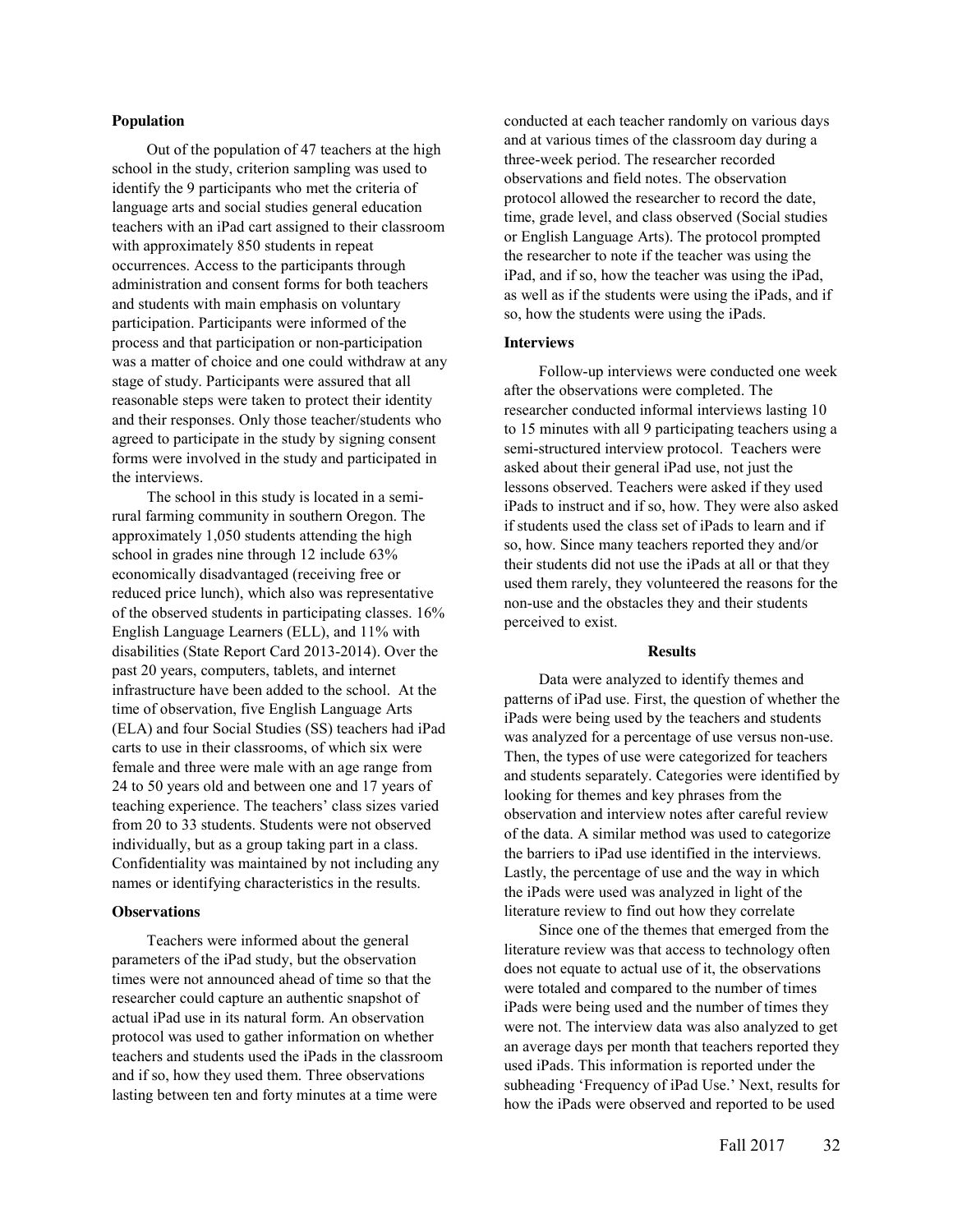by teachers and students are presented in turn. The types of iPad use and frequency were organized by teacher, followed by barriers reported by the teachers as shown in Table 1.

Through qualitative content analysis, types of use by teachers and students were identified through a process of organizing and classifying the data themes and patterns of observed and noted iPad uses, as well as teacher comments, as a "process of digesting the contents of qualitative data and finding related threads in it" (Gay, et al, 2012, p. 467). The first step in analyzing the observations was to organize the data by teacher, observation dates, and type of use. Next, the observation and interview notes were coded to identify patterns and themes and to develop categories of iPad use and barriers which were used to present the results. The codes were not pre-set but emerged from the data analysis.

From the nine classrooms surveyed, three teachers and their students (33.33% of the classrooms) were not observed to use iPads at all, and six classrooms (66.67%) used them for at least one of the observations. Out of the 27 observations of nine classrooms, teachers used iPads during five (18.52%) of the observations. In interviews, teachers reported using iPads an average of 5.6 days per month (28%).

Students used iPads during nine (33.33%) of the 27 observations. In interviews, teachers reported using iPads with students at an average of 7.3 days per month (36.5%). Likewise, during observations

# Table 1

|  | Teacher iPad Use Observed and Reported |
|--|----------------------------------------|

five teachers were using iPads in three different ways: demonstration, presentation, and learning management and a combination of the either, as shown in Table 1. Teachers using iPads during observations were using them to demonstrate to the students what to do through mirroring with AirServer, to present information with PowerPoint, and to manage assignments through Edmodo, a learning management system (LMS) which allows teachers to share assignments and communicate with students and parents for instructional purposes.

From the nine teachers interviewed, three teachers reported they didn't use their iPads at all. Evidence of such use is shown in Table 1. Among the teachers, one was a veteran teacher and two were new teachers. The remaining six teachers reported using the iPads with varying frequency (Table 4) to demonstrate through mirroring, to manage assignment workflow, and to present information. The categories of use were the same as the observations, but the number of teachers reporting each type of use varied slightly from the observations.

During observations, students were using iPads in nine classes for the following purposes: to read online text, to write an essay and notes, to research online, and to take practice tests for the SBAC (Smarter Balanced Assessment Consortium), a new online test tied to the Common Core shown in Table 2.

| # of Observations | # Teachers Reported | Category of Use       | Specific Programs     |
|-------------------|---------------------|-----------------------|-----------------------|
|                   |                     | Demonstration         | AirServer Reflections |
| ∸                 |                     | Presentation          | PowerPoint            |
|                   |                     | Assignment Management | Edmodo LMS            |
|                   |                     | Not used              | None                  |

#### Table 2

# *Student iPad Use Observed*

| Category of Use | Specific Examples           |
|-----------------|-----------------------------|
| Reading         | read online book/documents  |
| Writing         | write essay, annotate eBook |
| Research        | Google search, Webquest     |
| Assessment      | SBAC practice test          |
|                 |                             |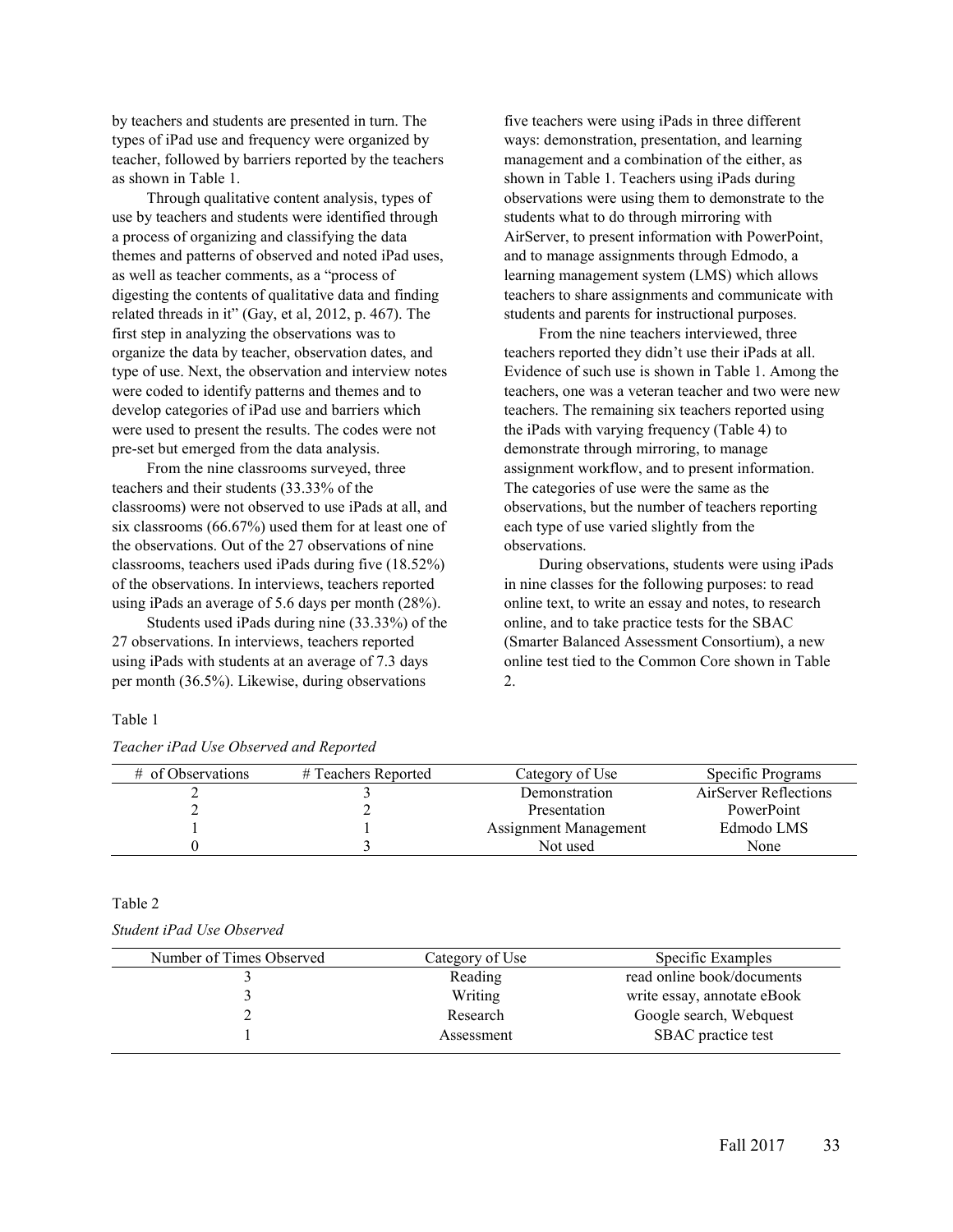| Number of Times Reported | Category of Use      | Specific Examples           |
|--------------------------|----------------------|-----------------------------|
|                          | Research             | Google search               |
|                          | Reading              | Collections online textbook |
|                          | Writing              | Google Docs                 |
|                          | Workflow             | get assignments, links      |
|                          | Create presentations | Flow boards                 |

*Student iPad Use Reported by Teachers* 

Table 3

Teachers' reported on students use iPads in the classroom. During interviews, teachers reported their students using iPads anywhere from once per month to 4 days per week for a variety of purposes. In English Language Arts classes, students read the online textbook (Collections, by Houghton Mifflin Harcourt). In both Language Arts and Social Studies classes, students conducted research, wrote, accessed assignments, and created presentations with an app called Flowboards. Teachers did not report their students using iPads for assessment, a use which was observed, and they reported students using iPads for workflow and creating presentations, a use which was not observed.

During interviews, teachers reported the ways they and the students use iPads in class, and they estimated how frequently both groups used the iPads in the classrooms as shown in Table 4. Since the observations took place over a period of three weeks, the report of frequencies illustrates the average use over the course of the school year. On average, teachers reported using iPads with students 7.3 days per month, or 36.5% of the time, which is close to twice the time teachers were observed using iPads, but only slightly more than the time students were observed to use iPads.

# **Perceived barriers that prevent classroom iPad use**

Some themes emerged from teachers' reported problems and barriers shown in Table 5, which prevent them from using iPads more frequently. Analyzing the data in light of the research questions revealed the teachers use iPads 18.52% of the time, but they reported they use them an average of 28% of the time, while students were observed to use iPads 33.33% of the time, and teachers reported them to use iPads an average of 36.5% of the time. When iPads were being used by teachers, it was for the purpose of demonstration, assignment management, and presentation. When iPads were being used by students, it was for the purpose of research, reading, writing, and assessment. Teachers who used iPads more frequently used them for a variety of purposes, while others rarely used them for any purpose. The most common barrier reported by teachers was student attitude and preference, followed by teacher attitude and preference and infrastructure problems.

# Table 4

| Teacher | Teacher              | Student              | Frequency                |
|---------|----------------------|----------------------|--------------------------|
|         | iPad Use             | iPad Use             | <b>Reported Teachers</b> |
| #1      | Presentation         | Research, Writing    | 4 days per week          |
| #2      | Presentation         | Reading              | 3 days per week          |
| #3      | Demonstration        | Notes, Reading       | 3 days per week          |
| #4      | Managing Assignments | Writing              | 3 days per week          |
| #5      | Demonstration        | <b>Test Practice</b> | 1 day per week           |
| #6      | None                 | Reading              | 1 day per week           |
| #7      | Demonstration        | None                 | 1 day per week           |
| #8      | None                 | None                 | 1 day per month          |
| #9      | None                 | None                 | 1 day per month          |

*Correlation of iPad Use and Frequency by Teacher*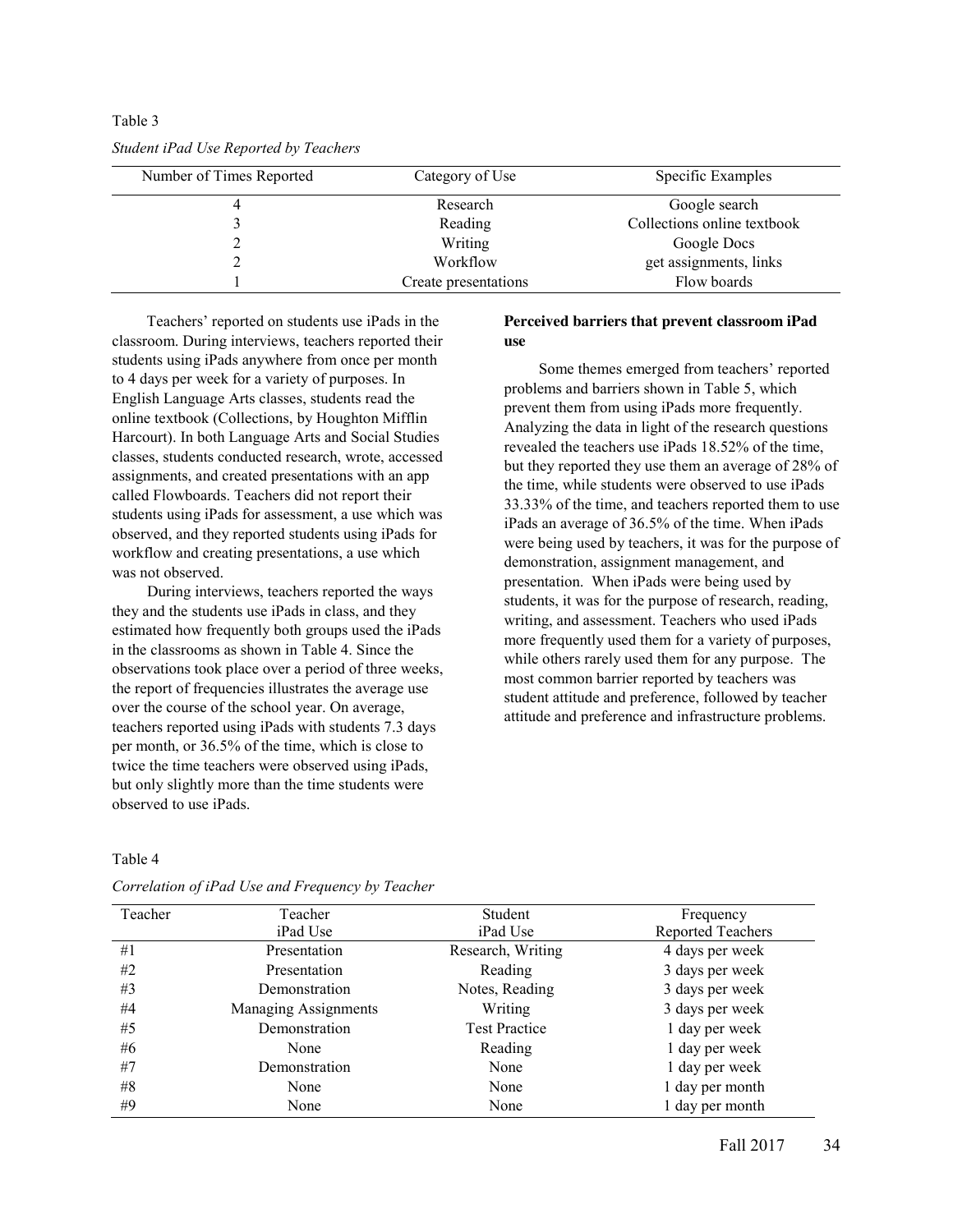Table 5 *Barriers to iPad Use Reported by Teachers* 

| Teacher | Problems Reported                                                     |
|---------|-----------------------------------------------------------------------|
| #1      | None                                                                  |
| #2      | None                                                                  |
| #3      | 50% of students choose iPads, and 50% prefer Chrome books             |
| #4      | Students don't like to type on iPads & prefer to read paper books     |
| #5      | Prefers laptop; iPads have charging & Wi-Fi connectivity failures     |
| #6      | 75% of students prefer to read paper book, ¼ prefer reading on iPad   |
| #7      | Some students choose to write on phone or paper over iPad             |
| #8      | iPads are slow, have Wi-Fi connectivity failures, and lack a keyboard |
| #9      | Prefers laptop; students don't like to use iPads                      |

### **Discussion and Conclusions**

This study explored how teachers and students use iPads in high school classes with iPad carts. Most of the previous studies were conducted with laptops earlier than 10 years or other older forms of technology. Since the iPad is such a new educational technology, and the results showed some similarities with previous studies as well as some surprises.

Teachers in this study were observed to use their iPads 18.52% and reported to use them an average of 28% of the time. In comparison, a 2010 study of observation data from more than 60,000 classrooms across 34 states showed that teachers used some form of technology during 37% of the observations (Pitler, 2011). The study by Pitler combined both rural and urban settings. The Pitler study also looked at a broad range of technologies of all kinds, whereas this study focused solely on iPads, and in a rural high school setting. Still, the low percentage of iPad use the present study found might be surprising to education leaders. There was also a significant gap between the percentage of time observed and reported by teachers. This might indicate they are not aware of how often they actually used their iPads, or that observations took place during a period of lighter use, or that the teachers inflated the numbers in interviews or forgot how often they used iPads.

Students in this study were observed to use iPads in the classroom 33.33% and teachers reported the students use them an average of 36.5% of the time, whereas Pitler's study showed that students used some form of technology during 27% of the observations (Pitler, 2011). As shown in previous studies, access to technology does not equate to its use (Bebell, et al., 2010). Even though overall use of technology is low, the results of this study could show it may be on the rise, or that iPad availability and familiarization may have caused an increase in student technology use. Since students used the iPads more than their teachers, this may indicate that students are more comfortable, familiar, adept or ready to experiment with iPad technology than teachers. Another possible explanation is that the iPad facilitates student needs and learning activities better than teacher needs.

This study's results support previous research about teachers using technology for class preparation and communication (Bebell, O'Dwyer, Russell, & Hoffman, 2010), as with the use of a learning management system (LMS) or a website to communicate to students about assignments. With regard to instructional delivery, Bebell et al.'s (2010) pre-iPad study found that teachers rarely used technology for delivering instruction, whereas in this study (2015) found that teachers used iPads mostly for delivering instruction through demonstrations and presentations. The implication may be that the iPad lends itself to delivering instruction more than older forms of technology.

As in similar previous studies, students in the present study were reported to use technology for research and productivity (Wetzel, Zambo, & Ryan, 2007) as exemplified by researching on Google and writing essays and annotations. By contrast, some uses emerged which were not shown in previous research. Reading online text, taking online assessments, and accessing assignments online were types of use not reported in previous studies. The implication is that this usage is aided by several factors including availability iPads.

The Common Core State Standards call for students to "use technology … to produce and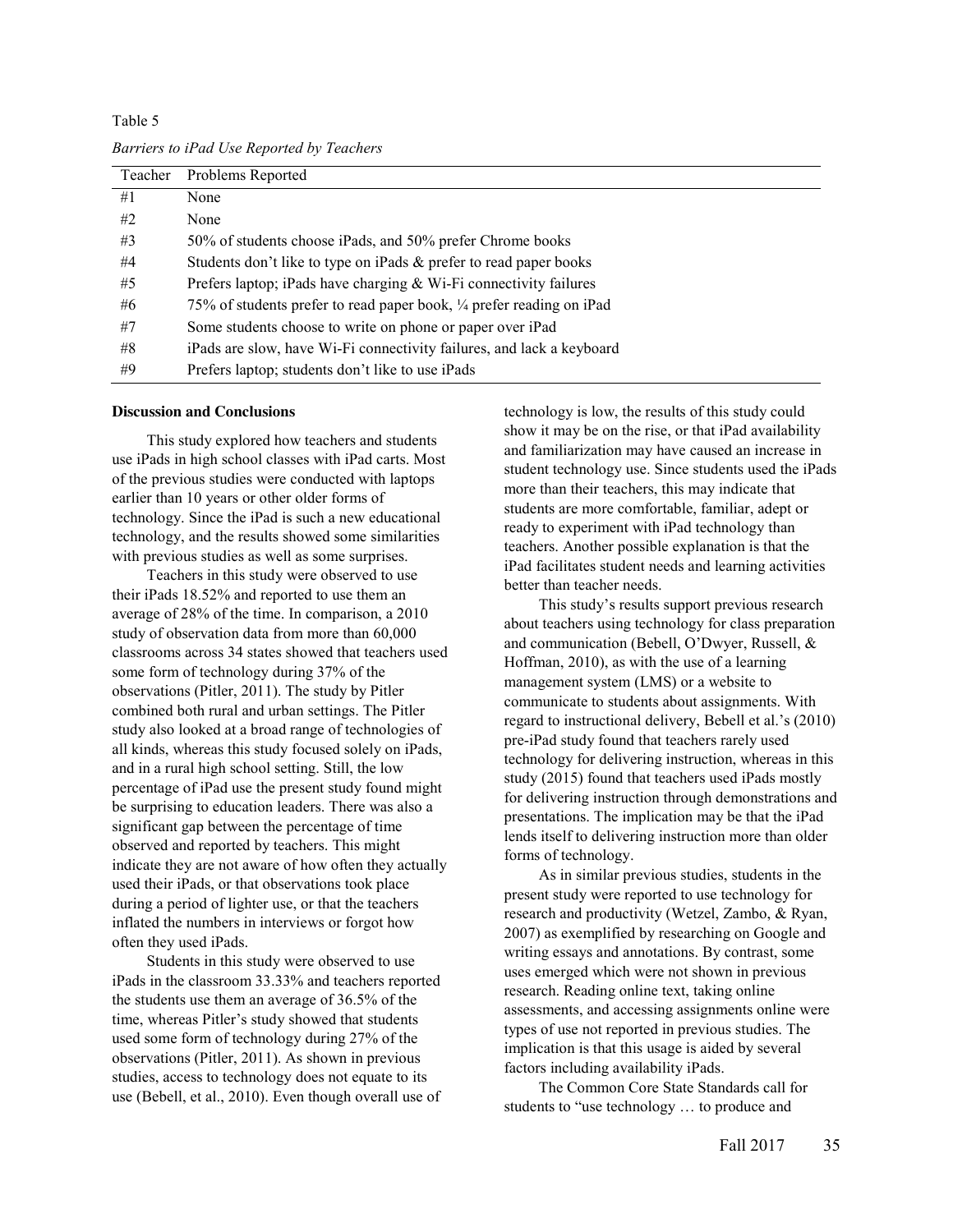publish writing and to interact and collaborate with others" (National Governors Association, 2010, CCSS.ELA-Literacy.CCRA.W.6). In this study, students were observed and reported to use iPads to produce writing, but not to publish it, and they were not observed or reported to use iPads to interact or collaborate with others. Similarly, the ISTE standards call for creativity, innovation, and collaboration among other important skills students should learn with technology (ISTE, 2015), and students in the study were not using the iPads for these purposes. When they used iPads, it was to do individual work, so the present study of iPad use shows a need to incorporate creativity and collaboration and to publish writing for a global audience in order to meet the demands of the Common Core State Standards and ISTE.

Teachers in the present study used iPads infrequently for the purposes of demonstration and presentation and the combination of the same in a teacher-centered environment, but previous studies show that iPad calls for teachers to shift their instructional design to a learner-centered environment focusing on creation over consumption of information, which should lead to higher student engagement and greater frequency of use (Jahnke & Kumar, 2014). Similarly, students in the present study were using iPads infrequently and individually for the purposes of reading, writing, and research, essentially substituting the iPad for books and paper; however, previous studies show the need to shift student learning activities with iPads to content creation and collaboration in order to make the most of the capabilities of the technology and to encourage more frequent classroom use (Herro, Kiger, and Owens, 2013).

Teachers in this study named student attitude and preference as the main barrier to classroom iPad use, a barrier which was not found in the literature review. Most educators assume students will be eager to use iPads, but a majority of teachers in this study found that not to be true. There may be many reasons for this, including instructional design incorporating iPads in the classroom and the teacher's attitude and confidence with the devices (Holden & Rada, 2011). The second most common barrier mentioned by teachers was their preference for older, more familiar technology such as laptops. This barrier is seen in the literature, as a teacher's comfort level and perception of the usefulness of a device as key factor in their likelihood to adopt it (Holden & Rada, 2011; Herro et al., 2013). The last barrier mentioned by teachers was

infrastructure problems such as Wi-Fi connectivity issues, a barrier which was also identified in Herro et al.'s 2013 study.

Some barriers that appeared in the literature review were not mentioned by teachers in this study, including administrative support and professional development. Bebell and O'Dwyer (2010) named district and administrative policies and accountability as a necessary factor in successful technology integration. Herro et al. (2013) and Fletcher (2012) specified that effective professional development should include supportive communities, modeling, and peer coaching. It could be that teachers did not identify those factors as barriers because they are unaware that they should be in place.

# **Theoretical and Practical Implications**

Teachers in this study usually did not adequately plan lessons to incorporate technology into their instructional design as called for by Jahnke and Kumar in their 2014 iPad study. Models of technology acceptance showed that time plays a factor, and the teachers in this study had been using iPads for only six months at the time of the study, which supports the literature pointing to the need for teachers to have more time to experiment and to feel comfortable incorporating new technologies such as iPads into their teaching (Fletcher, 2012). This means that teachers having technology in their classrooms is not enough, but need enough training on the use, modeling and integration in various subjects and topics.

The findings show that overall usage of iPads by both teachers and students was very low. Teachers and administrators may need to examine the difficulties involved with incorporating iPads and such technologies effectively into instruction and student learning. Also, by knowing that iPads provide themselves to research and writing might help school leaders and teachers to incorporate them more effectively by focusing on such use to begin with.

#### **Recommendations for Further Research**

The findings in this study show that there are several questions about how teachers and students use iPads in rural high school classrooms. Future research on teacher use of iPads might focus on the experience levels and other unique characteristics of the teachers who use the iPads versus those who do not. It would also be helpful to investigate options to overcome the barriers which prevent teachers and students from using iPads in the classroom. For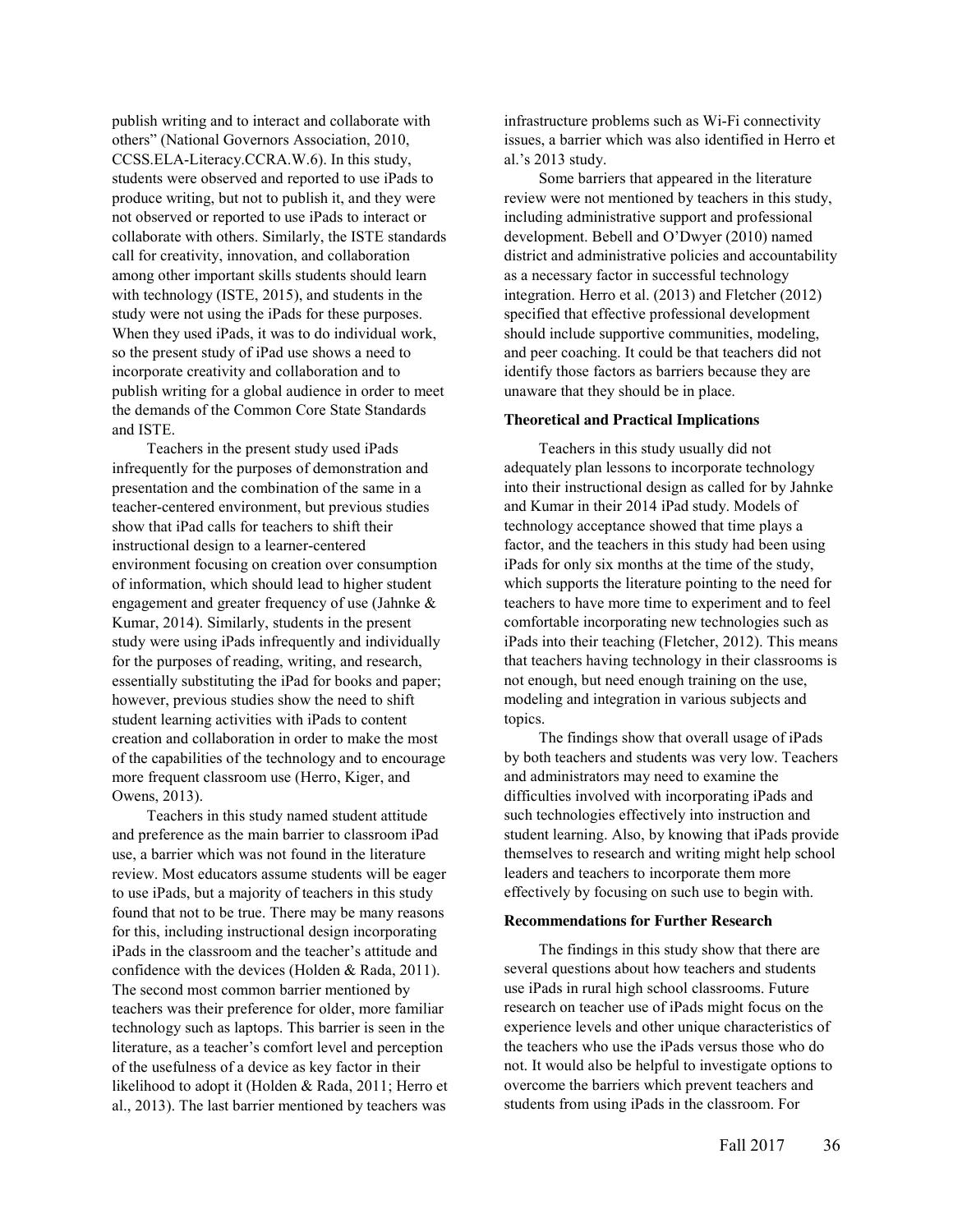example, could professional development scaffolding a shift in instructional style to learner-centered creativity and collaboration boost frequency, quality and value of use? Further research is needed to assess the effectiveness of various types of professional development on the use of iPads. It is through professional development various new ideas and training on new technologies is learned and trainees broaden the understanding of new technologies such as different apps on the iPad. Regarding the question of technology's impact, the reason iPads are purchased by schools is to supposedly improve student achievement. It would also be useful to find a connection between iPad use and achievement, whether for certain subjects or overall.

Overall, iPads were not being used by teachers and students as often as one might expect. Teachers seemed to prefer to instruct without the iPad most of the time, but when they did use an iPad in class, it was usually to aid in delivering instruction. Students learned without the iPads most of the time, but when they did use iPads in class, it was usually to read, write, or do research. The low overall use of iPads relates to the way in which they were used in a teacher-centered manner for the consumption of information rather than for creativity and collaboration. It may be necessary to investigate how to overcome the barriers which are preventing the iPad from being used to positively impact performance and achievement and to transform instruction.

# **References**

- Al-Bataineh, A., Anderson, S., Toledo, C., & Wellinski, S. (2008). A study of technology integration in the classroom. *International Journal of Instructional Media*, 35(4), 381-386. doi: GALEA273359028
- Bailey, C. (2015). *How iPads are used for teaching and learning at the high school level: A case study.* Unpublished graduate research paper for EDCI 506: Applied Educational Research. Montana State University, Bozeman, MT.
- Bebell, D. & O'Dwyer, L. (2010). Educational outcomes and research from 1:1 computing settings. *Journal of Technology, Learning, and Assessment,* 9(1), 5-14. Retrieved from http://jtla.org
- Bebell, D., O'Dwyer, L., Russell, M., & Hoffman, T. (2010). Concerns, considerations, and new ideas for data collection and research in educational technology studies. *Journal of Research on Technology in Education*, *43(1)*, 29-52. Retrieved from www.iste.org
- Çakir, R., & Yildirim, S. (2009). What Do Computer Teachers Think About the Factors Affecting Technology Integration in Schools? *Elementary Education Online, 8*(3), 952-964.
- Cannistraci, L. (2011). The value of instructional technology in a K-12 district. *Distance Learning*, *8(1)*, 9-16. doi: GALEA284016023
- Dillon, A. (2001). User acceptance of information technology. In W. Karwowski (Ed.), *Encyclopedia of Human Factors and Ergonomics* (pp. 10-19). London: Taylor and Francis.
- Eisner, E. W. (1991). *The enlightened eye: Qualitative inquiry and the enhancement of educational practice*. New York, NY: Macmillan Publishing Company.
- Falloon, G. (2014). What's going on behind the screens? Researching young students' learning pathways using iPads. *Journal of Computer Assisted Learning*, *30(4)*, 318-329. doi: GALEA397377532
- Fletcher, G. H. (2012). It's the teacher, stupid: The Common Core standards and new online assessments need more than technology readiness – they need teacher readiness. *T H E Journal (Technological Horizons in Education)*, *39*(8), 26-29. doi: GALEA323038565
- Gay, L. R., Mills, G. E., & Airasian, P. (2012). Educational research: Competencies for analysis and applications (10th ed.). Upper Saddle River, NJ: Pearson.
- Green, L. S. (2014). Through the looking glass: examining technology integration in school librarianship. *Knowledge Quest*, 43(1), 36+. doi: GALEA384341051
- Hall, L., Fisher, C. & Musanti, S. (2006). Professional Development in teacher education: What can we learn from PT3? *TechTrends*, *50(3)*, 25-31. doi: dx.doi.org/10.1007/s11528- 006-76003-3
- Herro, D., Kiger, D., & Owens, C. (2013). Mobile technology: Case-based suggestions for classroom integration and teacher educators.